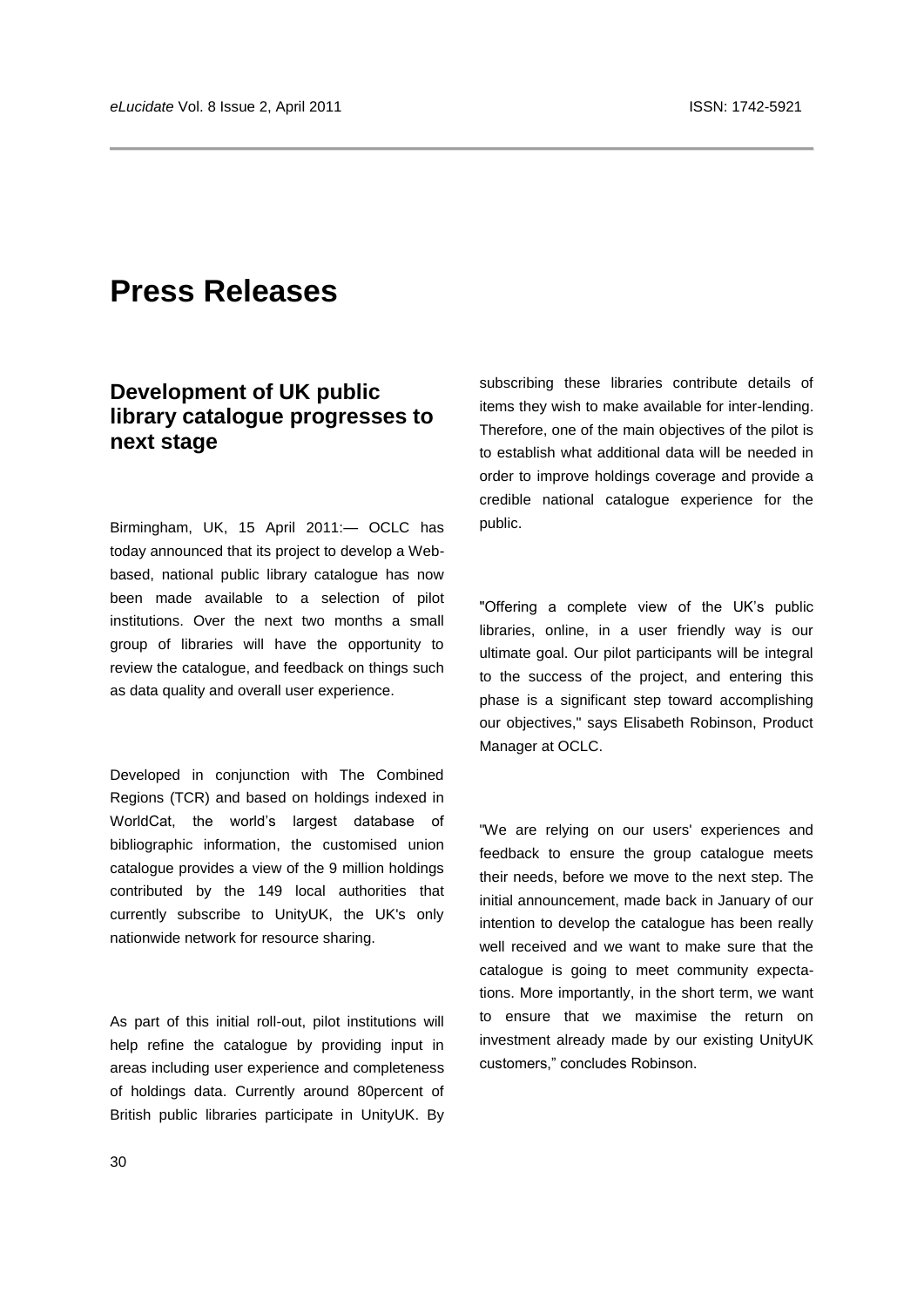Rob Froud, Chair, The Combined Regions, continues: "I think it's great to have reached this stage so soon. It's important that we ensure that the national catalogue meets all our user requirements, and these pilots are important in that respect. The Combined Regions is working very closely with OCLC to ensure that this exciting development helps provide a much needed boost to the public library offer."

This announcement coincides with a number of UnityUK user group meetings happening across the country in April and May, where attendees will learn more about the national catalogue and what it means to them. For details of these meetings and to register please go to <https://www3.oclc.org/app/emea/unityuk/>

Alternatively, if your library would like to be involved in the testing of the catalogue please contact [elisabeth.robinson@oclc.org](mailto:elisabeth.robinson@oclc.org)

## **Advice for universities on student plagiarism**

31 March 2011: The Academic Integrity Service (AIS), managed by the Higher Education Academy (HEA) with JISC, has today published a report to enable higher education institutions to review and develop their policies relating to student plagiarism.

"Policy works: recommendations for reviewing policy to manage unacceptable academic practice in higher education", includes an overview of previous guidance and research work on this topic.

The report then focuses on 12 recommendations that can be used by staff to aid the review and continued development of institutional policy including:

- establishing a cross-institutional group;
- making explicit the responsibilities of the institution, staff and students;
- considering terminology and definitions;
- providing detailed procedures for reporting and managing cases;
- establishing a set of penalties and associated guidance.

Dr Erica Morris, senior adviser at the HEA and lead author of the report, said: "There are many challenges facing higher education and students may well have higher expectations about their experience at university in the future.

More than ever before it's vital that HEIs have upto-date policies in place for managing issues including student plagiarism, collusion and data fabrication.

―The recommendations in this report can be used or adapted by universities and colleges to suit their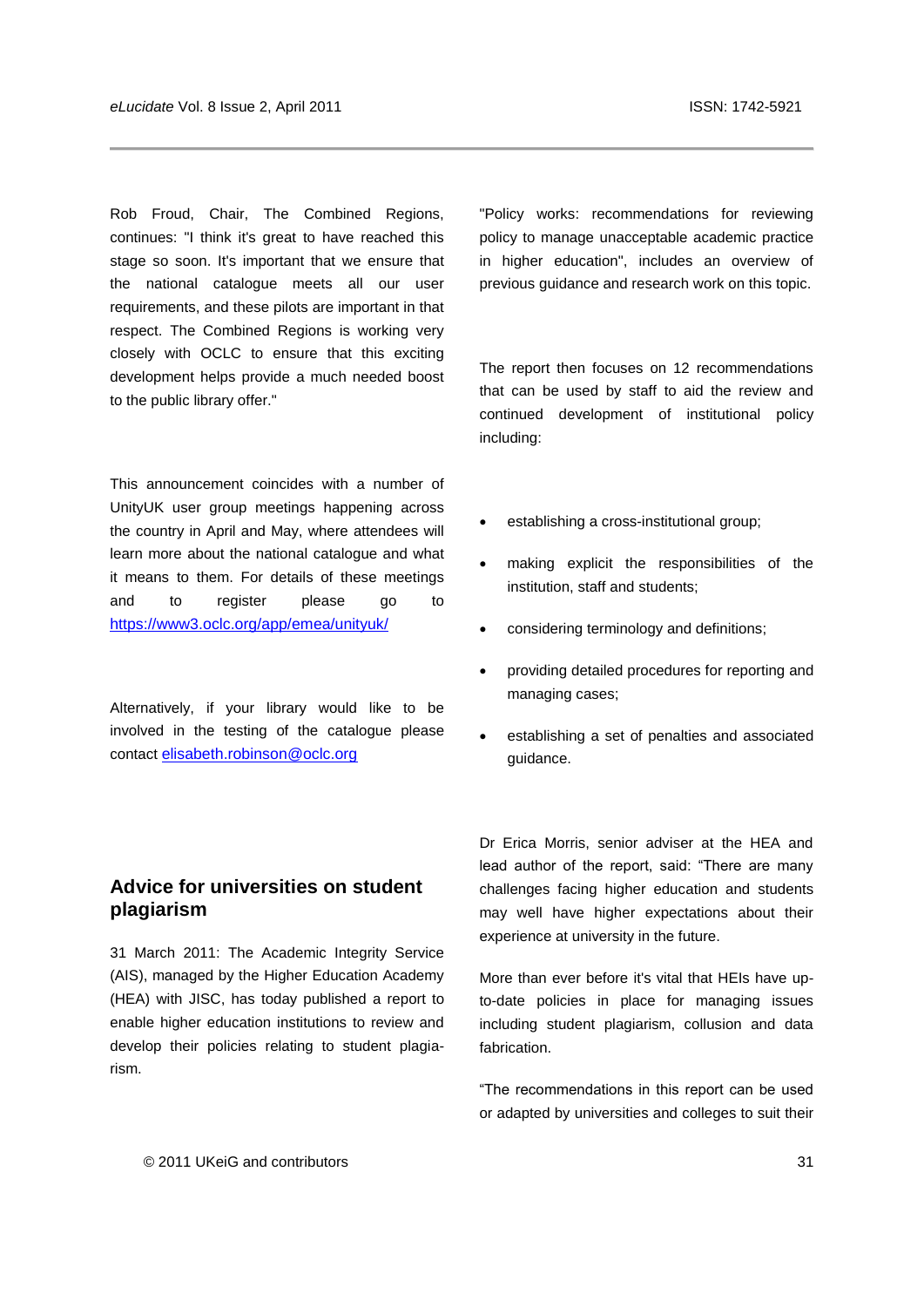own particular academic integrity needs. Each of the recommendations is illustrated with examples and case studies so lecturers and policy makers across the sector can benefit from the experiences of others.

"All institutions take academic integrity seriously, and this report will provide practical information on how they can continue to review and develop their policies for managing unacceptable academic practice."

Read the report at [<http://bit.ly/dH7aIm>](http://bit.ly/dH7aIm)

## **University of Oxford and OCLC collaborate to study digital "residents" and "visitors" in the transition to higher education**

Birmingham, UK, 31 March 2011: University of Oxford and OCLC Research are collaborating in a six-month, JISC-funded study, which is part of a larger three-year longitudinal project, to investigate the theory of digital residents and visitors with students in the transitional educational stage between late-stage secondary and the first year of university.

Titled "Visitors and Residents: What Motivates Engagement with the Digital Information Environment?" this international project began in January and will continue through to the middle of 2011. Project directors are Mr. David White, Co-Manager (Development), Technology-Assisted Lifelong Learning (TALL) part of the University of Oxford, and Dr. Lynn Silipigni Connaway, Senior Research Scientist at OCLC. Dr. Donna Lanclos, Library Ethnographer at the J. Murrey Atkins Library, University of North Carolina at Charlotte, will conduct data collection and analysis efforts in the United States.

―This is timely research which will move forward our understanding of how learners engage with the Web," said Mr. White. "It is especially exciting to be part of a trans-Atlantic partnership which allows us to compare students' digital learning strategies in different cultural contexts."

Digital residents spend a portion of their lives online, using the Web to develop an identity and maintain relationships. They tend to use the Web in many aspects of their lives, including as a venue for conducting their social life. In contrast, digital visitors use the Web as a tool for achieving specific goals as needs arise. They do not develop an online identity nor participate in online culture in the same way, or to the same extent, that digital residents do.

"We are very excited about collaborating with Oxford University and JISC, with support from UNC Charlotte's J. Murrey Atkins Library, to learn more about beginning researchers' motivations for engagement with both the physical and online information environments," said Dr. Connaway. "This is a great opportunity to identify how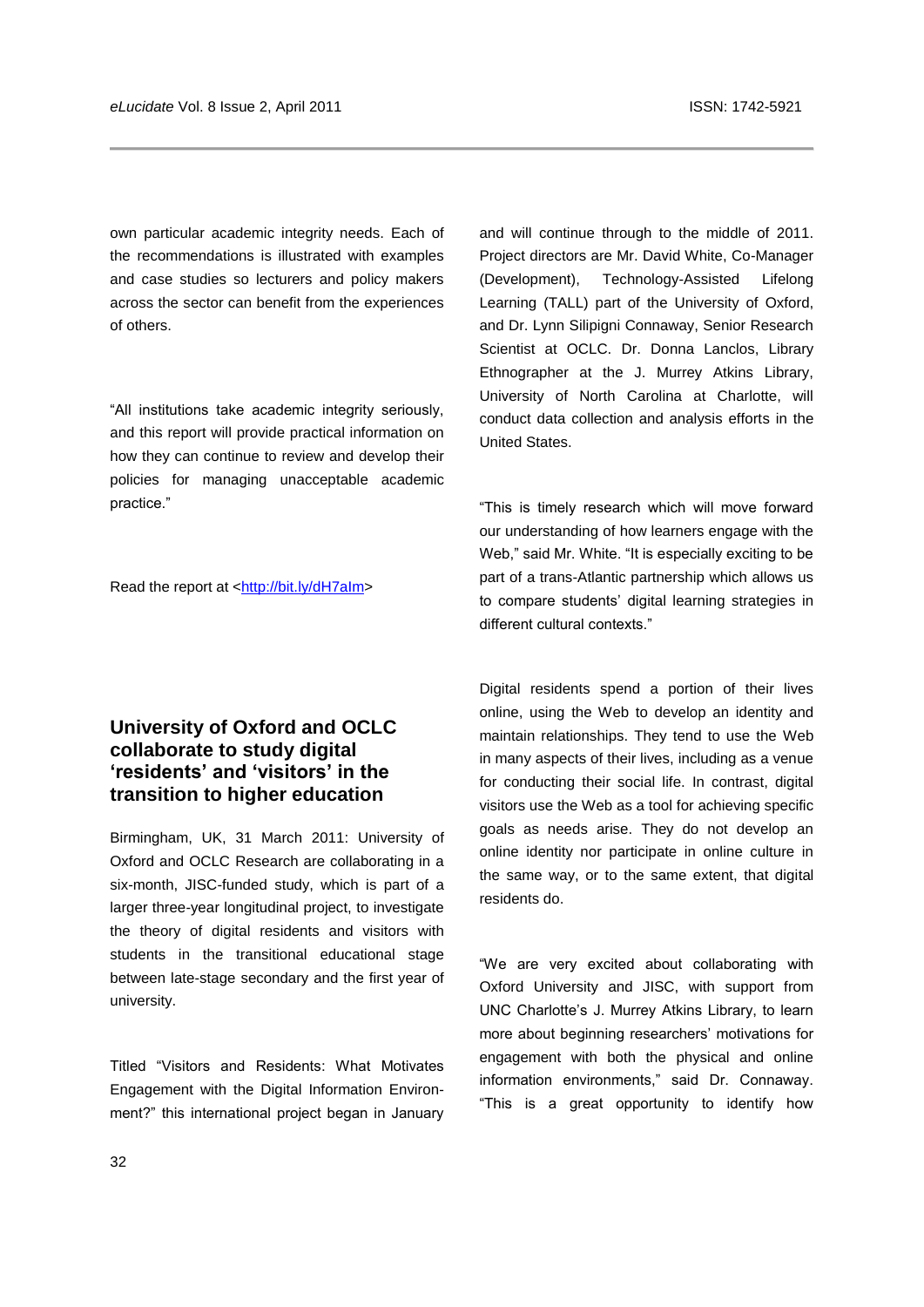educational services and systems can attract and sustain a possible new group of lifelong learners."

Commenting on his organisation's decision to support this project, JISC program manager Ben Showers said: "Students and researchers are changing how they use technology at a tremendous pace, but at the moment we don't fully understand their expectations and motivations for using specific technologies and online spaces. We've funded this pilot phase of a larger study to help demystify the picture, building on previous JISC investment in this area. By looking at a group in transition—those students who are between school or college and university—we'll be able to help universities understand how their freshers [i.e., first-year students] were working when they started their courses and what the university can do to support their digital literacy during their studies. Universities can then use this information to make sure they are delivering the right digital learning resources and strategies to help retain and attract students."

The Web page for Visitors and Residents: What Motivates Engagement with the Digital Information Environment? is available at [www.oclc.org/research/activities/vandr/default.htm.](http://www.oclc.org/research/activities/vandr/default.htm)

The concepts of digital residents and digital visitors used in this study are described in more detail on the TALL blog: [http://tallblog.conted.ox.ac.uk/index.php/2008/07/2](http://tallblog.conted.ox.ac.uk/index.php/2008/07/23/not-natives-immigrants-but-visitors-residents/) [3/not-natives-immigrants-but-visitors-residents/.](http://tallblog.conted.ox.ac.uk/index.php/2008/07/23/not-natives-immigrants-but-visitors-residents/)

Technology-Assisted Lifelong Learning (TALL) is an e-learning research and development team based at the University of Oxford's Department for Continuing Education. Established in 1996, TALL specializes in developing high quality online courses for the Higher Education sector

#### **"The first practical guide to e-books in libraries" now available**

Facet Publishing has announced the release of *Ebooks in Libraries: A practical guide*, edited by Kate Price and Virginia Havergal, the first practical appraisal of e-books for library and information professionals.

CILIP Vice President Phil Bradley said "Given the current controversies surrounding e-books – the formats, costs, availability and e-readers – this is a timely publication that considers their role within a library service. E-books are already proving very popular with all readers, but within a library environment they give the library service a perfect opportunity for outreach to their members. E-books provide access to reading materials for those people in society who are, for whatever reason, unable to visit a local library."

Despite the fact that e-books have been in existence for decades in various guises and added to library collections for several years now, there has been a lack of published manuals on the subject. This is doubtless owing to the rapidly evolving nature of the market. There are now many different types of e-books and a bewildering number of business and access models to match.

© 2011 UKeiG and contributors 33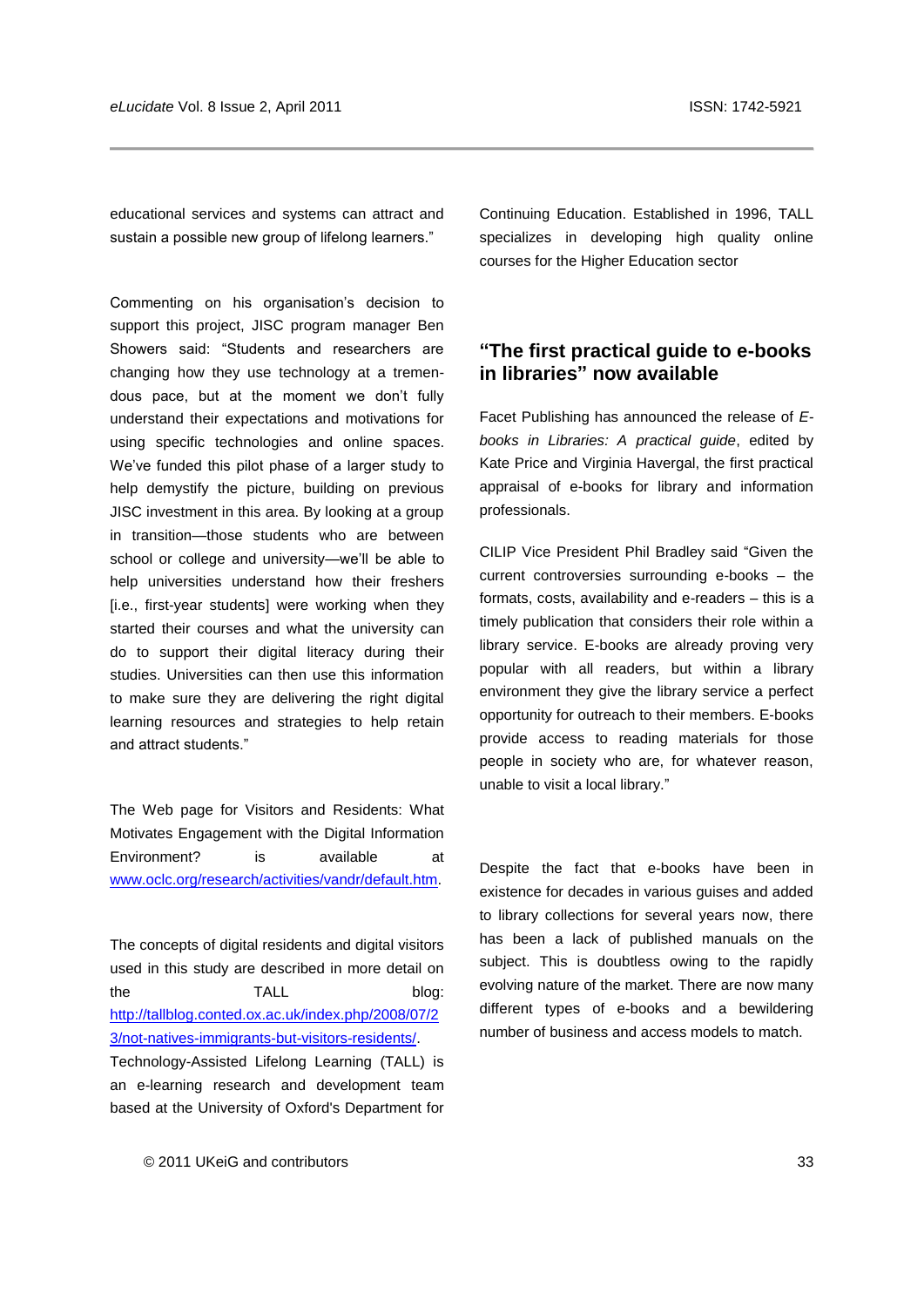The pace of change shows no sign of abating and there is an increasing amount of interest in ebooks. What is needed is practical information to assist library and information professionals managing collections of e-books and doing their best to inform their users right now.

This book, the first of its kind to provide a practical appraisal of e-books, fills that need by addressing the key questions: Where do e-books come from and what are the key business models that support them? What needs to change before e-books become universally and easily used? What will the e-book landscape look like in ten years' time? How can you be sure you are building a good collection that your users can access easily? What about money and budgets?

Phil Bradley continued, "E-Books in Libraries: A *practical guide* provides vital background information on their use as well as updating information professionals on those aspects of provision that must be taken into account. E-books really do need to be viewed in an entirely different way, since they are a new and increasingly important type of publication."

This book is a ready-reference source for any library and information professional with an interest in e-books and their development. It will also be of interest to publishers, who need to be aware of the issues faced by libraries managing e-book collections, and will be of great value to students of

librarianship and information studies, and those on publishing related courses.

*[E-books in Libraries: A practical guide](http://www.facetpublishing.co.uk/title.php?id=572-8)* is available in hard copy and will be one of the first Facet Publishing e-books when their e-book programme is launched in April 2011.

## **Outstanding indexes wanted: Wheatley Medal 2011**

Anyone searching for information knows that a good index enhances the value of any publication, and the very best are deserving of wider recognition. Winning the Wheatley Medal confers prestige on both indexer and publisher and, like any award, can help in marketing the publication.

If you're an editor or publisher, why not consult your colleagues and consider nominating some of the best indexes from among your recent publications? Nominations are also welcome from academics and librarians, who are well placed to judge the usefulness of an index. Visit the Society of Indexers' website to check the criteria the judges are looking for, see a list or previous winners and download a nomination form: [www.indexers.org.uk/index.php?id=61.](http://www.indexers.org.uk/index.php?id=61)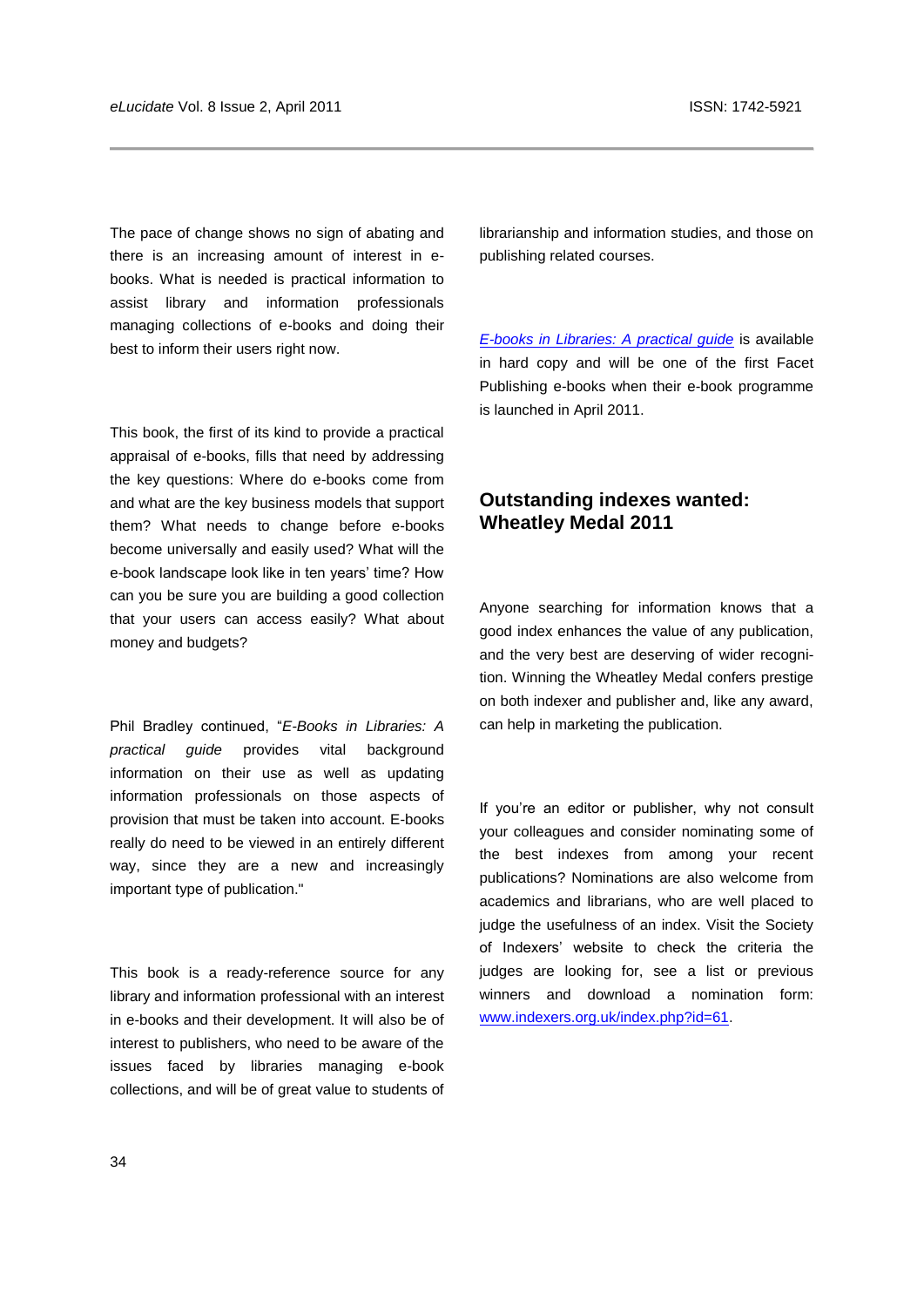Established by the Library Association (now CILIP) and the Society of Indexers, this prestigious medal was first awarded in 1963. It has since been presented for indexes to a wide range of publications, from encyclopedias to journals, with subjects ranging from law and medicine to biography, literature and history.

- All indexes published in the EU (not just in the UK) between 1 January 2010 and 30 April 2011 are eligible for nomination (provided both text and index are in English)
- Judging panel includes indexers, academics and library/information professionals
- Publishers should remember to send a copy of the publication with the nomination form.

Don't miss the deadline – 3 May 2011.

#### **Public libraries" legal protection under threat**

14 March 2011: Crucial legal requirements that require local authorities to provide a comprehensive and efficient public library service have been put under review.

The Department of Communities and Local Government (DCLG) has launched a review of the statutory duties placed on local government. The DCLG are "inviting you to comment on the duties and challenge government on those which you feel are burdensome or no longer needed."

The DCLG have identified 1,294 statutory duties that central government places on local authorities. Three of these duties apply to public library services in England. All three are held by the Department of Culture, Media and Sport under the Public Libraries & Museums Act (1964).

"We are calling on everyone who cares about public libraries to explain to the Department of Communities and Local Government, loud and clear, why these statutory duties are so vital," said Brian Hall, CILIP President, "These duties mean that local authorities have a legal obligation to provide comprehensive and efficient library services, and they allow the Secretary of state to monitor and inspect library services. Without them, it will be incredibly difficult to hold local authorities to account and local people will be much less likely to receive a quality public library service that is consistent across the country. I urge you to [submit](http://www.communities.gov.uk/localgovernment/decentralisation/tacklingburdens/reviewstatutoryduties/)  [your views](http://www.communities.gov.uk/localgovernment/decentralisation/tacklingburdens/reviewstatutoryduties/) by 25 April 2011."

The Public Libraries and Museums Act requires local authorities to provide a public library service that is comprehensive and efficient, and available to all who wish to use it. The Act also gives the Secretary of State the right to gather information and inspect library services.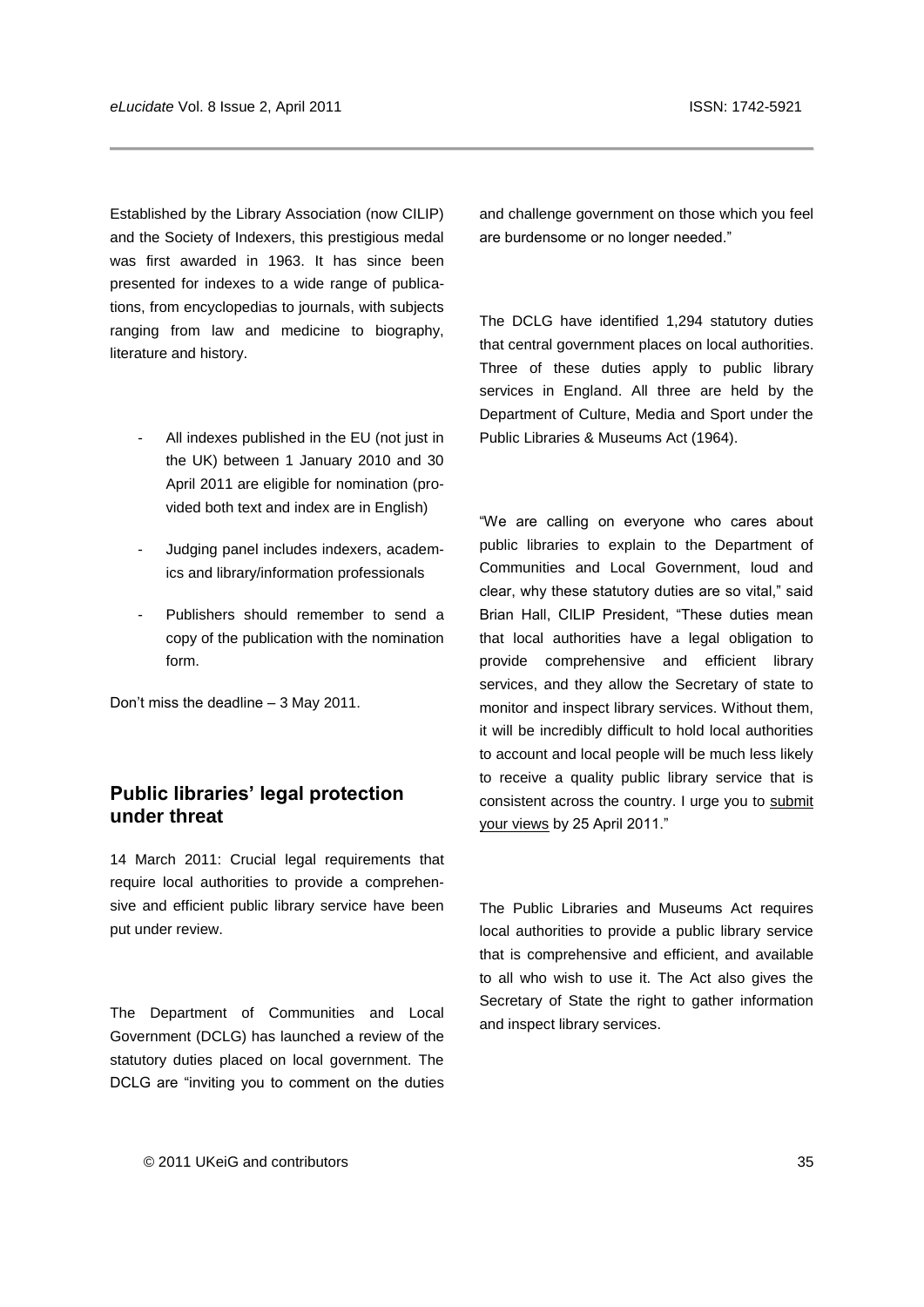At an MPs' debate on  $28<sup>th</sup>$  February, Libraries Minister Ed Vaizey stated there are no plans to repeal the statutory provision of libraries under the Act, saying, "The statutory duty remains a very important safety net for the provision of libraries." CILIP Chief Executive Annie Mauger has sent an [open letter to Mr Vaizey;](http://www.cilip.org.uk/news-media/Documents/Open_letter_Ed_Vaizey_64_Act_140311.pdf) urging him to make it clear to the DCLG that there is a continuing need for these duties, and reminding him how much public concern there is about the future of public libraries.

Find out more about the [DCLG's review](http://www.communities.gov.uk/localgovernment/decentralisation/tacklingburdens/reviewstatutoryduties/) and submit your views via [a web form.](https://www.surveymonkey.com/s/GP7BKKT)

### **Enfield Library Service increases use of digital reference sources by over 300 percent**

26 Nov 2010: Enfield Library Service now has 7,500-12,000 users a month of its online resources, a massive increase from just 2,500 per month a year ago. The higher usage comes after a thorough review of the Library's reference services by Peter Brown, Information and Digital Citizenship Manager for Enfield Libraries.

Peter explains, "The review also involved a mystery shopping exercise to test staff knowledge of online resources, revealing that only 50 percent of library staff knew that we had them and prompting a retraining exercise. We also decided to utilise technical and licensing opportunities to make our information resources available via a PC at any library or directly from home, replacing our previous 'Central library/large branch' model." This was a considerable saving, reducing eight staff to two.

Enfield is now extending the review to cover virtual library resources on behalf of the other 12 members of the London Libraries Consortium and to carry out a benchmarking exercise on use of different digital resources across the UK. Peter adds, "This performance-based approach is a long shout from the rather vague annual budget review comment from a financially pushed Reference Librarian of: 'it's well used' to 'last year Britannica averaged 2000 customers a month at a cost of 25p a search'!‖

Most popular resources available via <http://www.enfield.gov.uk/24hourlibrary> are:

- Ancestry.com
- *Encyclopaedia Britannica online*
- Theory test online

Peter explains, "Library users prefer to find reference information online in a more self-service, 'anytime' fashion. However, they tend to be quite discerning and prefer to use quality sources rather